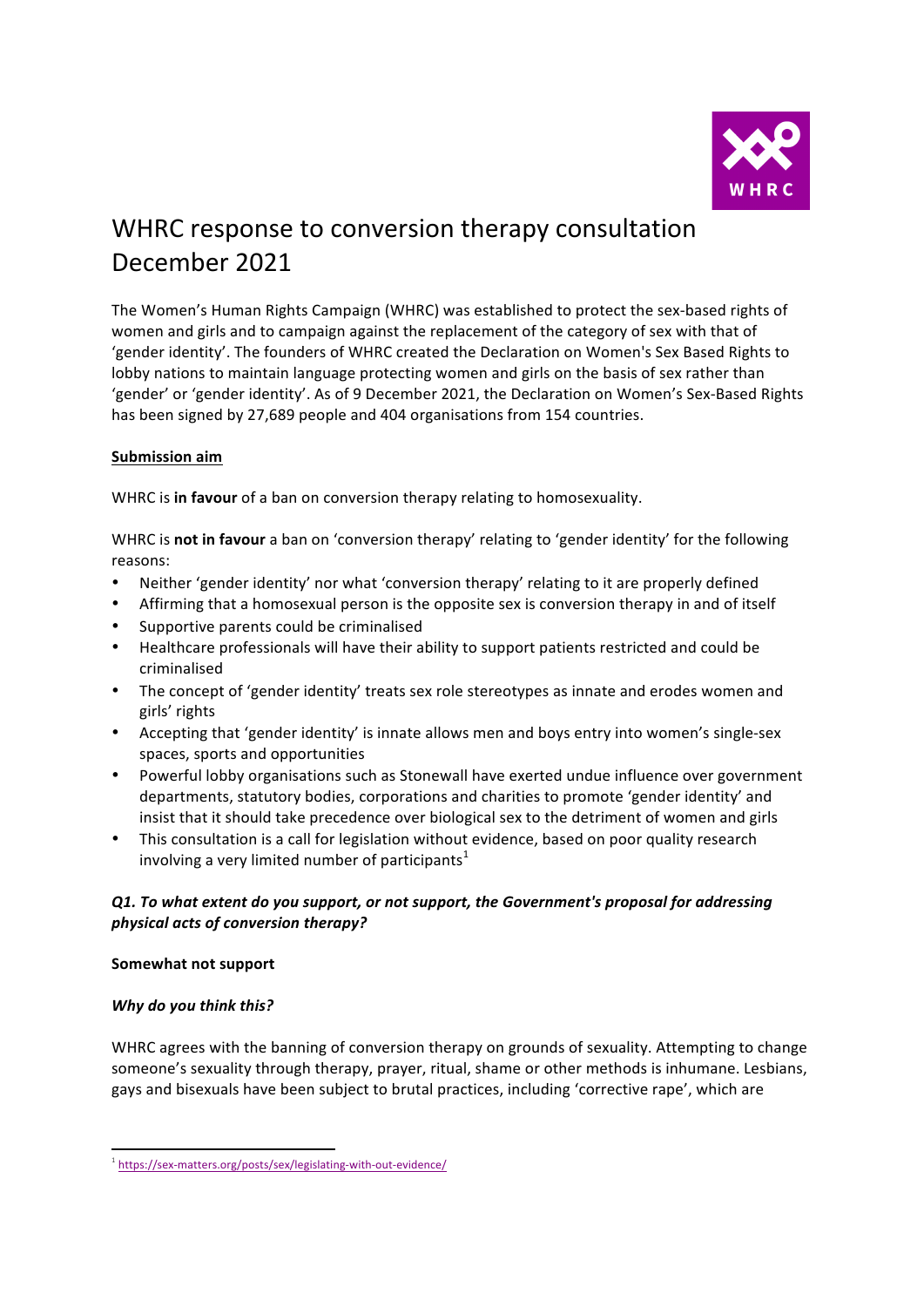deeply harmful. Physical acts of violence are already illegal and should be prosecuted to the full extent of the law.

WHRC does not agree with the banning of 'conversion therapy' on grounds of 'gender identity'. Any violent 'physical acts' that might be carried out by therapists are abhorrent and are already illegal.

#### **Detransition and conversion therapy**

The growing ranks of detransitioners, who have desisted from their claimed trans identity, have been very clear that 'physical acts' of conversion therapy including permanent physical changes from unnecessary hormones and surgeries, have been practised against them in their affirmative treatment by gender therapists<sup>2</sup>.

*Q2. The Government considers that delivering talking conversion therapy with the intention of changing a person's sexual orientation or changing them from being transgender or to being* transgender either to someone who is under 18, or to someone who is 18 or over and who has not *consented or lacks the capacity to do so should be considered a criminal offence. The consultation* document describes proposals to introduce new criminal law that will capture this. How far do you *agree or disagree with this?*

On the banning of conversion therapy with the intention of changing a person's sexual orientation  $$ **strongly agree**. 

On the banning of 'conversion therapy' on the grounds of 'gender identity' – strongly disagree.

As regards 'conversion therapy' aimed at 'changing them from being transgender', WHRC is not in favour of any legislation that would criminalise therapists/healthcare professionals, or restrict their ability to support patients in resolving their issues.

#### **Gender identity IS conversion therapy**

The 'affirmation model' (where any person, including children of any age, claiming they are the opposite sex, or another 'gender identity' such as 'non-binary', are affirmed in that and offered medication and surgeries) of treatment for gender incongruence is conversion therapy in and of itself. The vast majority of children presenting with gender dysphoria will grow out of it if a watchful waiting approach is adopted and become comfortable with their birth sex<sup>3</sup>.

Many young people presenting at gender clinics will turn out to be gay or lesbians. Affirming their delusion that they are the opposite sex is conversion therapy. News reporting in 2019<sup>4</sup> showed that many Tavistock clinicians were concerned that children were being encouraged to claim a 'trans' identity by homophobic parents and parents who were abusive, with a disturbing interest in blocking their healthy children's puberty<sup>5</sup>.

#### **Converting young lesbians**

<sup>3</sup> https://www.telegraph.co.uk/politics/2018/09/16/minister-orders-inquiry-4000-per-cent-rise-children-wanting/

<sup>&</sup>lt;sup>2</sup> https://www.persuasion.community/p/keira-bell-my-story

<sup>4</sup> https://www.thetimes.co.uk/article/it-feels-like-conversion-therapy-for-gay-children-say-clinicians-pvsckdvq2

 $5 \frac{1}{100}$  Tall the pushing was coming from the father to put the kid on puberty blockers. Thinking back on it now, I fear that the father was a paedophile and the child was being abused.' https://www.thetimes.co.uk/article/it-feels-like-conversion-therapy-for-gay-children-sayclinicians-pvsckdvq2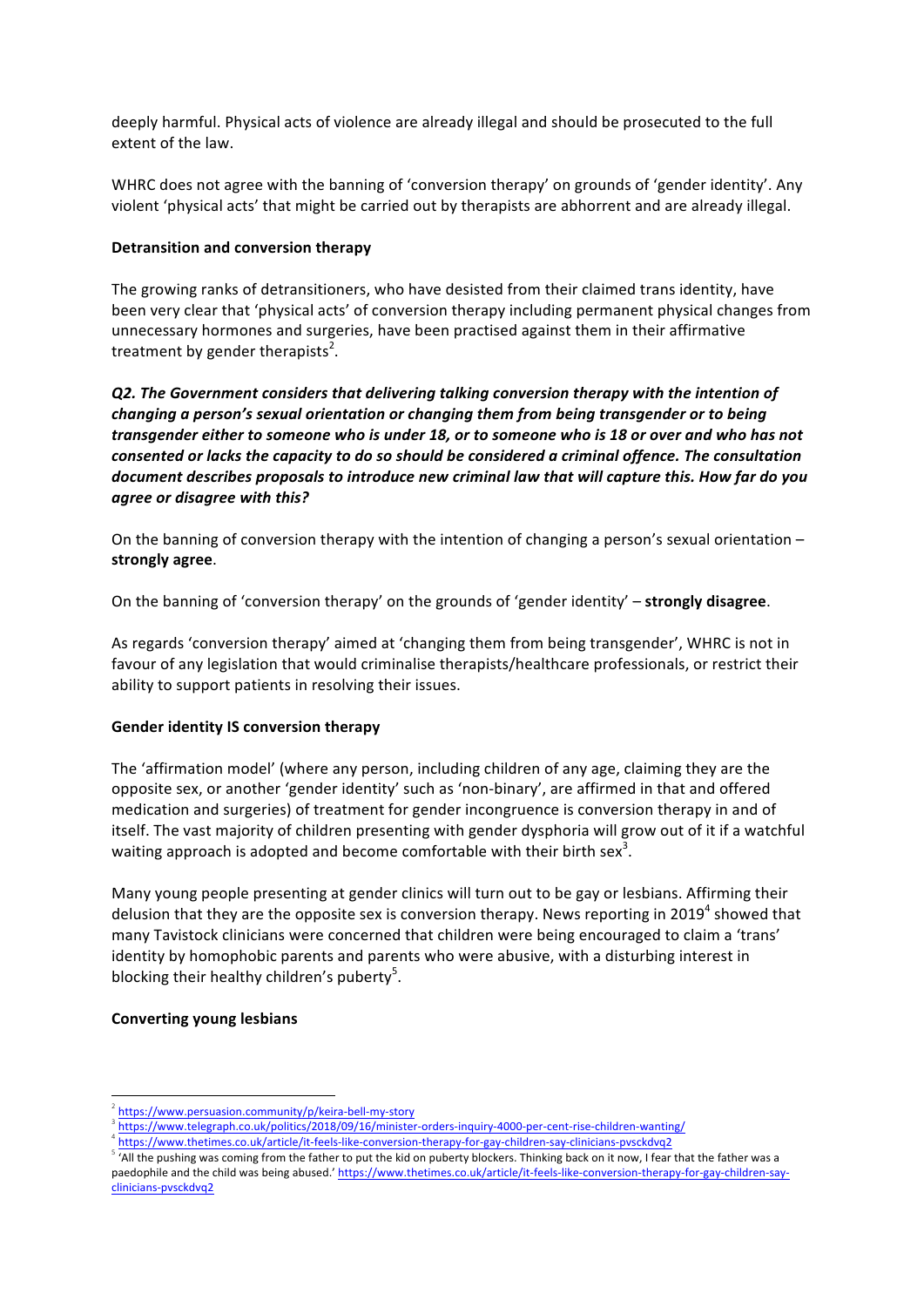There has been a 4,000% increase<sup>6</sup> of girls being referred to the Tavistock. Most of these girls will grow up to be lesbians if supported by following a watchful waiting approach. Young lesbians report that it is currently very difficult to be a same-sex attracted female. Lesbian spaces are disappearing as they are colonised by males, lesbians face constant threat of homophobic abuse and sexual assault, there are very few lesbian role models and they are facing sexual coercion from men claiming a lesbian identity, as recently reported on by the BBC<sup>7</sup>. Many young women are claiming a trans identity in an attempt to escape the homophobia and objectification lesbians face  $-$  affirming that they are, in fact, heterosexual men, IS conversion therapy.

## **Gender identity as child abuse**

It is impossible for a human being to change sex. Hormone treatment and surgeries can mimic some secondary sex characteristics, but any person undergoing those treatments can become only a poor imitation of the opposite sex. Most treatments offered to people claiming a trans identity (puberty blockers, exogenous hormones, mastectomy, orchiectomy, penile inversion, phalloplasty) cause significant harm and are largely experimental. Pretending that people, particularly children, can become the opposite sex through drugs and surgery is abusive.

In no other area of mental health medicine is a patient suffering any kind of dysphoric disorder, such as body dysmorphia, anorexia, bulimia, affirmed in the delusion that they really are what they think they are. Anorexics are not offered liposuction. Therapists should not pretend to children that they really are the opposite sex.

## **Influence of lobby groups**

Powerful lobby groups such as Stonewall have been discovered to be exerting an enormous influence on government branches, statutory bodies, charities and corporation. Much of their language of gender ideology is found within this consultation and throughout government today. Legislation must not be led by lobby groups but decided by parliament, without shadowy attempts to change our language.

# **Effects on family life**

Supportive parents who do not affirm their child as a member of the opposite sex must not be criminalised. Parents must be able to bring their children up as they see fit within the bounds of the law and to speak honestly to their children about the reality of biological sex.

# *Q3. How far do you agree or disagree with the penalties being proposed?*

#### **Strongly disagree**

This consultation has failed to provide definitions of 'gender identity', 'transgender' and 'conversion therapy'. Without these, this legislation risks being so broad that anyone working in the field of 'gender dysphoria' risks criminalisation for exercising their normal duty of care towards patients. This also extends to teachers, social workers, youth workers, charity workers, parents and other family members who may face criminal prosecution for failure to affirm a child's 'gender identity'.

Some parents have already faced investigation from social services for failing to accept that their child is really the opposite sex  $-$  in countries such as Canada and Australia, children have been

 <sup>6</sup> https://lesbianandgaynews.com/2021/02/keira-bell-calls-for-more-mental-health-support/

<sup>7</sup> https://www.bbc.co.uk/news/uk-england-57853385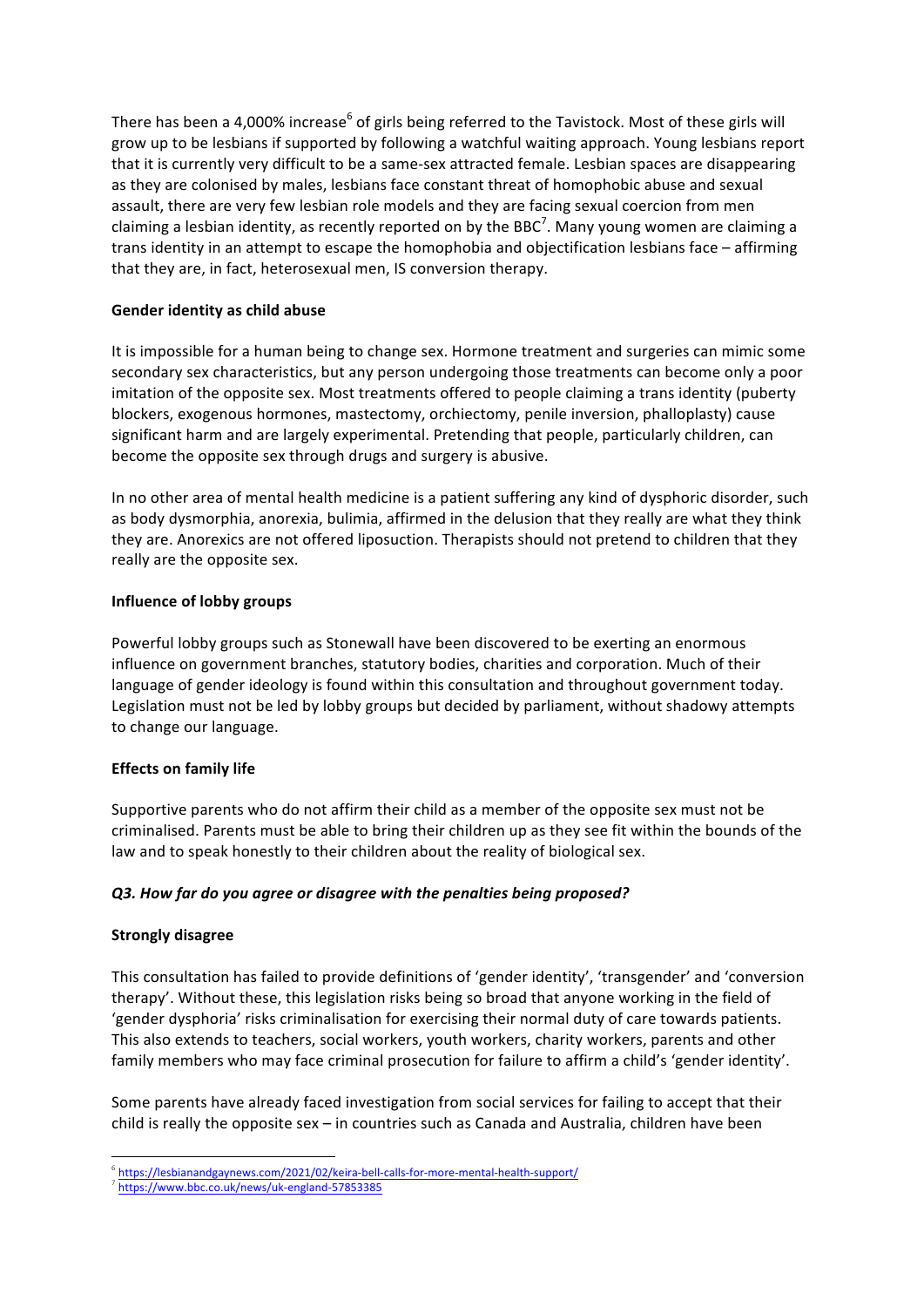removed from parents and parents even sent to prison<sup>8</sup>. Many parents who refuse to affirm a child's trans identity are seeking to protect them from being converted from gay to straight.

Children presenting with a trans identity must be protected from adults who have a gender ideology agenda and wish to convert them into thinking they have been 'born in the wrong body'.

## *Q4. Do you think these proposals miss anything?*

Yes

## *If, yes, can you tell us what you think we have missed?*

This consultation is biased towards the affirmation model and treats 'gender identity' as a fact throughout. It has not defined 'gender identity', 'transgender' or 'conversion therapy' and should be shelved until it has done so. Furthermore, the consultation has not included the following:

- A growing consensus that affirming a child is 'transgender' is conversion therapy in and of itself
- Any information or evidence of the harms caused by affirmative treatment
- Any input or testimonies from detransitioners
- The outcomes of the Cass review  $-$  the consultation process should have waited for the Cass review to report
- Any consultation with women's groups or LGB groups on this legislation that will affect their rights

# *Q5. The government considers that Ofcom's Broadcasting Code already provides measures against*  the broadcast and promotion of conversion therapy. How far do you agree or disagree with this?

#### **Somewhat disagree**

This consultation has not defined 'conversion therapy'. If broadcasters have been influenced by groups such as Stonewall they will already be biased towards the promotion of 'gender identity' which WHRC considers to be conversion therapy.

Conversion therapy aimed at changing a person's sexual orientation should never be promoted or advertised by broadcasters.

## **Q6.** Do you know of any examples of broadcasting that you consider to be endorsing or promoting *conversion therapy?*

Yes

## *If yes, can you tell us what these examples are?*

Any output that aims to convince people that 'gender identity' is a fact is endorsing/promoting conversion therapy. There have been numerous examples of this including:

- 100 Genders (BBC Teach)
- I am Leo (CBBC)
- Just a Girl (CBBC)

 <sup>8</sup> https://www.dailymail.co.uk/news/article-8998207/Transsexual-teenager-removed-parents-judge-rules-parents-abusive.html; https://thevelvetchronicle.com/father-jailed-for-refusing-to-affirm-daughter-as-male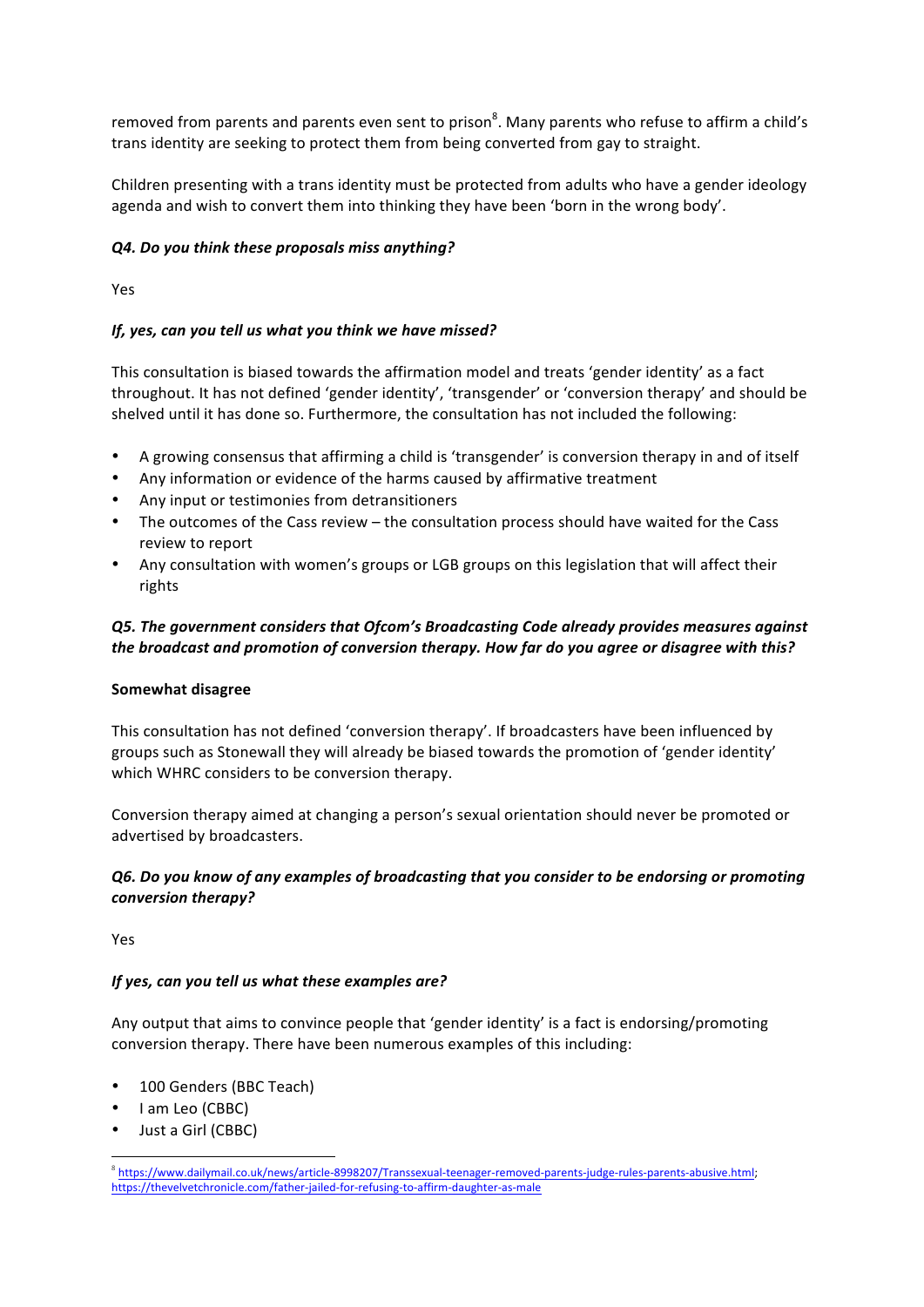- First Day (CBBC)
- Butterfly (ITV)
- I am Jazz (TLC-USA, widely available in the UK)
- Jammidodger (Youtube) a young woman who claims a trans identity and promotes surgery, hormones and chest binders to other young women. Her resources are widely used in schools<sup>9</sup>

# **Q7.** The government considers that the existing codes set out by the Advertising Standards Authority and the Committee of Advertising Practice already prohibits the advertisement of *conversion therapy. How far do you agree or disagree with this?*

The promotion of 'gender identity' constitutes conversion therapy aimed at convincing gay people they are straight. Despite this, 'gender identity' language permeates all policies of organisations such as the Advertising Standards Authority. Advertisements or promotion of 'gender identity' as a fact, particularly those aimed at children, should be forbidden.

# *Q8. Do you know of any examples of advertisements that you consider to be endorsing or promoting conversion therapy? If yes, can you tell us what these examples are?*

Promoting the concept of 'gender identity' is gay-to-straight conversion therapy. WHRC is aware of several examples of the promotion of harmful practices such as chest binding, that are attempts to convert lesbian women into 'heterosexual' men including cosmetics company, Lush, which is running a promotion of chest binders to young girls without their parents' knowledge.

# **Q9.** The consultation document describes proposals to introduce conversion therapy protection *orders* to tackle a gap in provision for victims of the practice. To what extent do you agree or *disagree that there is a gap in the provision for victims of conversion therapy?*

# Somewhat disagree.

WHRC does not agree that conversion therapy protection orders should be provided for those who claim a trans identity. There is no evidence that children are being taken abroad for 'gender identity' 'conversion therapy'. Conversely, several children have already been taken abroad for hormone and surgical treatment to affirm their claimed identity, which WHRC regards as conversion therapy aimed at turning gay children straight.

Influential trans lobby organisations such as Mermaids and other charities are already offering advice and services to children without their parents' knowledge. Introducing such protection orders risks malicious applications from these organisations which would interfere with parents' rights to bring up their children as they see fit without interference from lobbying groups.

# *Q10. To what extent do you agree or disagree with our proposals for addressing the gap we have identified?*

Partially

# *Why do you think this?*

There is no evidence that children claiming a trans identity are experiencing any 'conversion therapy'. On the contrary, many children who believe they are 'trans' will grow up to be gay or lesbian and treatment that affirms they are the opposite sex is conversion therapy itself.

 <sup>9</sup> https://www.youtube.com/channel/UCHSIA2JRC5PWvUX4Sl8OrcA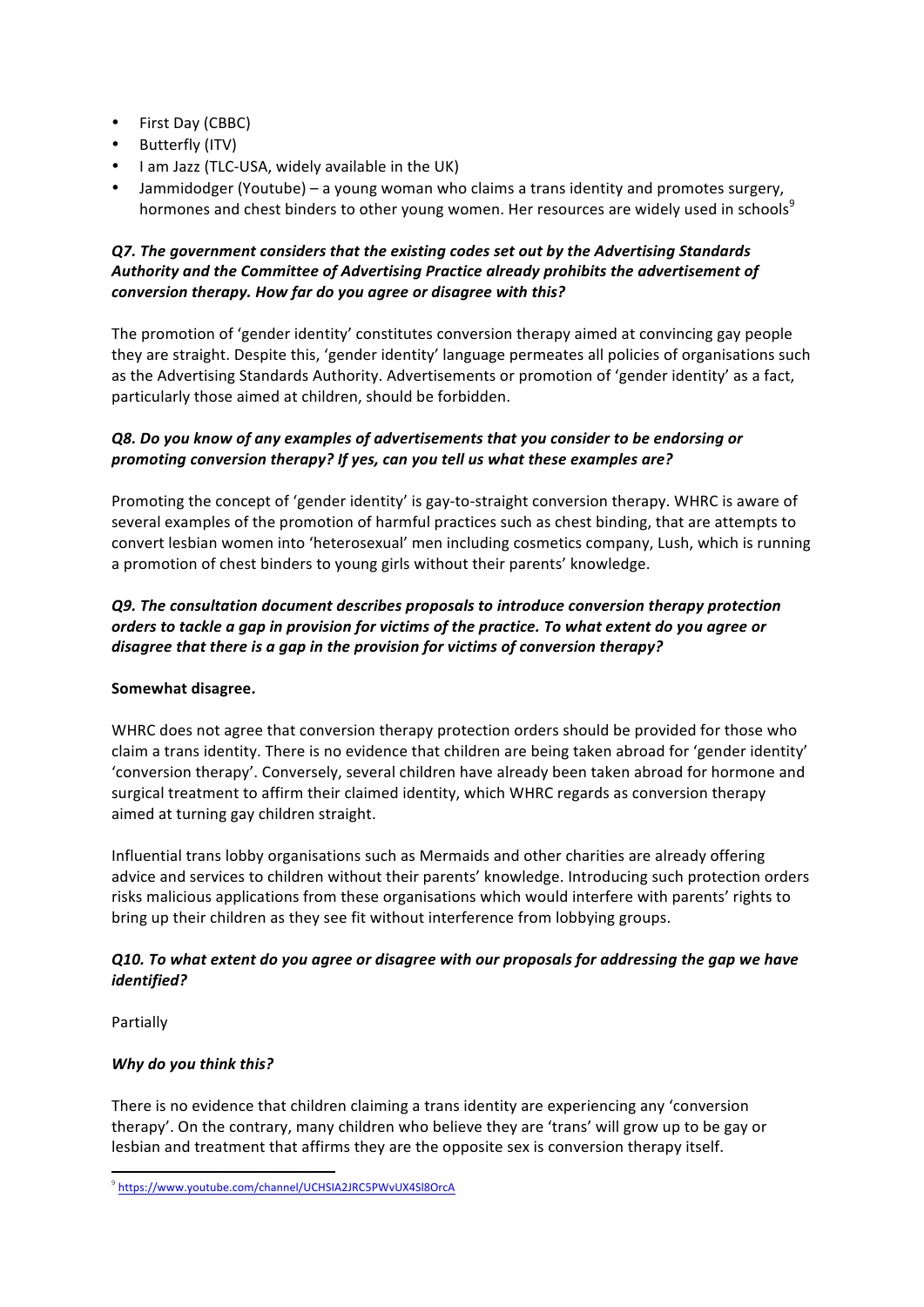**Q11.** Charity trustees are the people who are responsible for governing a charity and directing how it is managed and run. The consultation document describes proposals whereby anyone found guilty of carrying out conversion therapy will have the case against *them for being disqualified from serving as a trustee at any charity strengthened. To what* extent do you agree or disagree with this approach?

# **Strongly disagree**

The Charity Commission already has the power to remove trustees who are behaving illegally. As we have mentioned repeatedly within this submission, this consultation does not provide a working definition of either 'gender identity', 'transgender' or 'conversion therapy' – without these, this legislation risks criminalising anyone working for a charity who operates a watchful waiting approach and could lead to malicious complaints against charities and their staff.

## **Q12.** To what extent do you agree or disagree that the following organisations are providing *adequate action against people who might already be carrying out conversion therapy?* (Police; *Crown Prosecution Service; OTHER statutory service)? Why do you think this?*

#### **Somewhat agree**

The police, CPS and other statutory organisations have been unduly influenced by trans lobby organisations. Many forces and the CPS, until recently, are members of Stonewall's Diversity Champions and Workplace Equality Index schemes. These organisations must withdraw from all biased schemes and training organisations before they will be able to apply the law fairly. They must not attempt to criminalise parents and healthcare professionals who do not affirm a child's claimed 'gender identity'.

### **Q13.** To what extent do you agree or disagree that the following organisations are providing *adequate support for victims of conversion therapy? (Police; Crown Prosecution Service; OTHER statutory service)?*

No

#### *Why do you think this?*

Mental health services for children and young people are inadequate. Although referrals to gender clinics can be rapid when a child declares a trans identity, people who have subsequently detransitioned have already been victims of conversion therapy. There is no support available for them at all.

It is not the role of the CPS or police to provide support to victims of conversion therapy and that should be left to qualified professionals.

#### *Q14. Do you think that these services can do more to support victims of conversion therapy?*

Yes

#### *If yes, what more do you think they could do?*